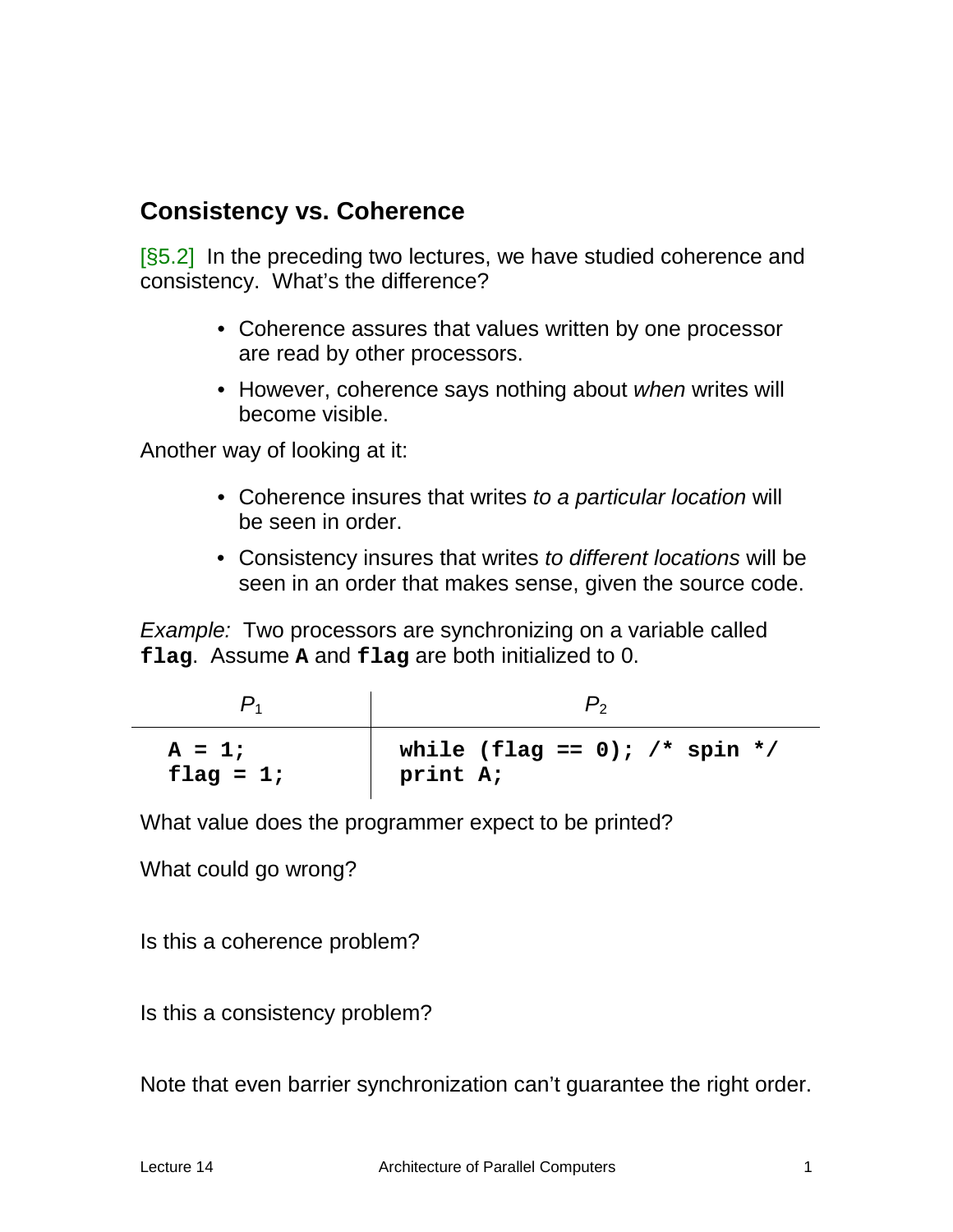| $A = 1;$    |             |
|-------------|-------------|
| barrier(b1) | barrier(b1) |
|             | print A;    |

There are two problems with using this approach to guarantee that **A** is printed as 1.

- A barrier just guarantees that processes will wait there until all have arrived. It doesn't guarantee that processes wait
- A barrier may be implemented with reads and writes to shared variables. Nothing makes all processors wait until these reads and writes are "performed everywhere."

#### **Requirements for sequential consistency**

Sequential consistency assures that each process appears to issue and complete memory operations one at a time, and in sequential order.



#### Sequential consistency requires—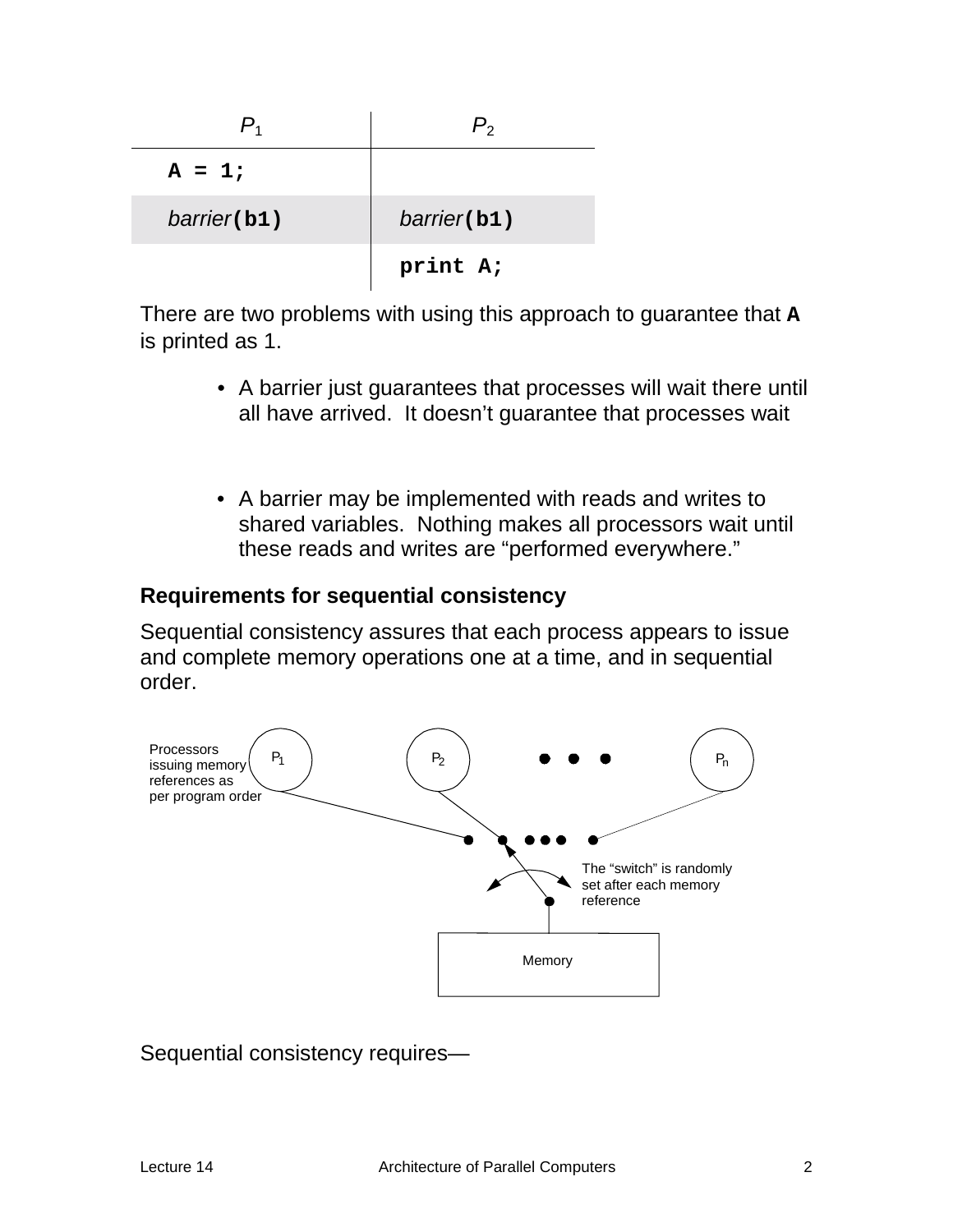- memory operations must become visible to all processes in program order, and
- operations must appear *atomic*—one operation must complete before the next one is issued.

It is tricky to make writes seem atomic, especially when multiple copies of a word need to be updated on each write.

If writes aren't atomic, errors may result.

| $A = 1;$ | while $(A == 0)$ ;<br>$B = 1$ ; | while $(B == 0)$ ;<br>print A; |
|----------|---------------------------------|--------------------------------|

If writes aren't atomic, what might happen with the **print** statement?

Bus-based serialization of transactions provides not only coherence, but also consistency. With the two-state write-through invalidation protocol discussed in Lecture 12, writes and read misses to *all* locations are serialized in bus order.

- If a read obtains the value of write *W*, *W* is guaranteed to have completed—since it caused a bus transaction.
- When write *W* is performed wrt. any processor, all previous writes in bus order have completed.

Fortunately, not all operations must be performed in order. Why fortunately?

Of these operations, which must be done in order?

Write *A* Write *B* Read *A* Read *B*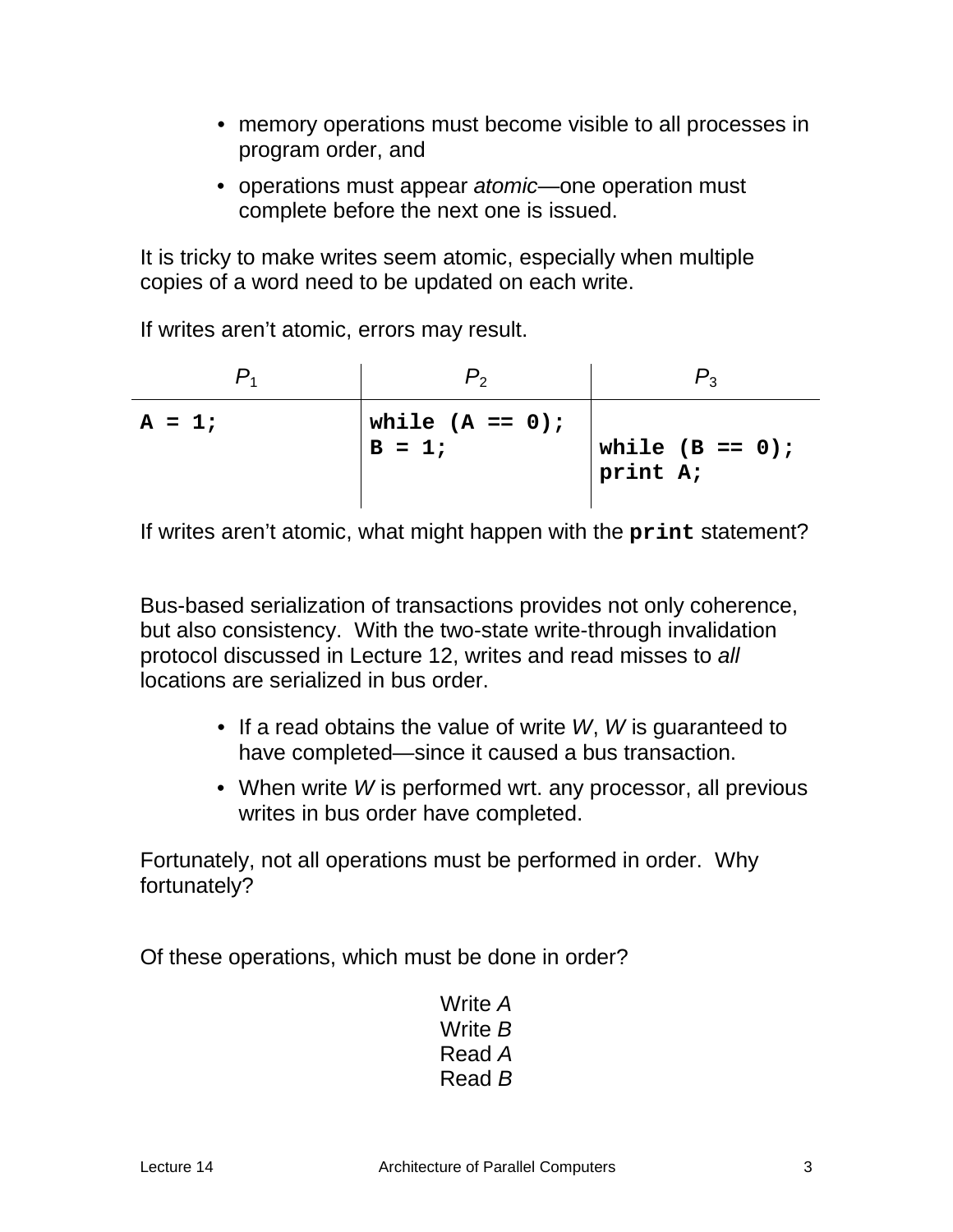# **Snooping coherence protocols**

[§5.3] Snooping protocols are simple to implement.

- No need to change processor, main memory, or cache. Only the cache controller need be extended.
- They are usable with write-back caches.
- Processors can write to their caches concurrently without any bus transactions.

If a block in a cache is dirty, how many caches may that block be cached in?

A cache is said to *own* a block if it must supply the data upon a request for the block.

We will study three protocols.

- A three-state write-back invalidation protocol (MSI).
- A four-state write-back invalidation protocol (Illinois).
- A four-state write-back update protocol (Dragon).

### **A three-state invalidation protocol**

[§5.3.1] Our write-through protocol had two states,

In a write-back cache, we must distinguish "clean" (unmodified) blocks from "dirty" (modified) blocks. This means we need at least three states.

|          | Is block in<br>cache<br>modified? | Main memory<br>up to date? | Other caches<br>have copies of<br>block? |
|----------|-----------------------------------|----------------------------|------------------------------------------|
| Modified |                                   |                            |                                          |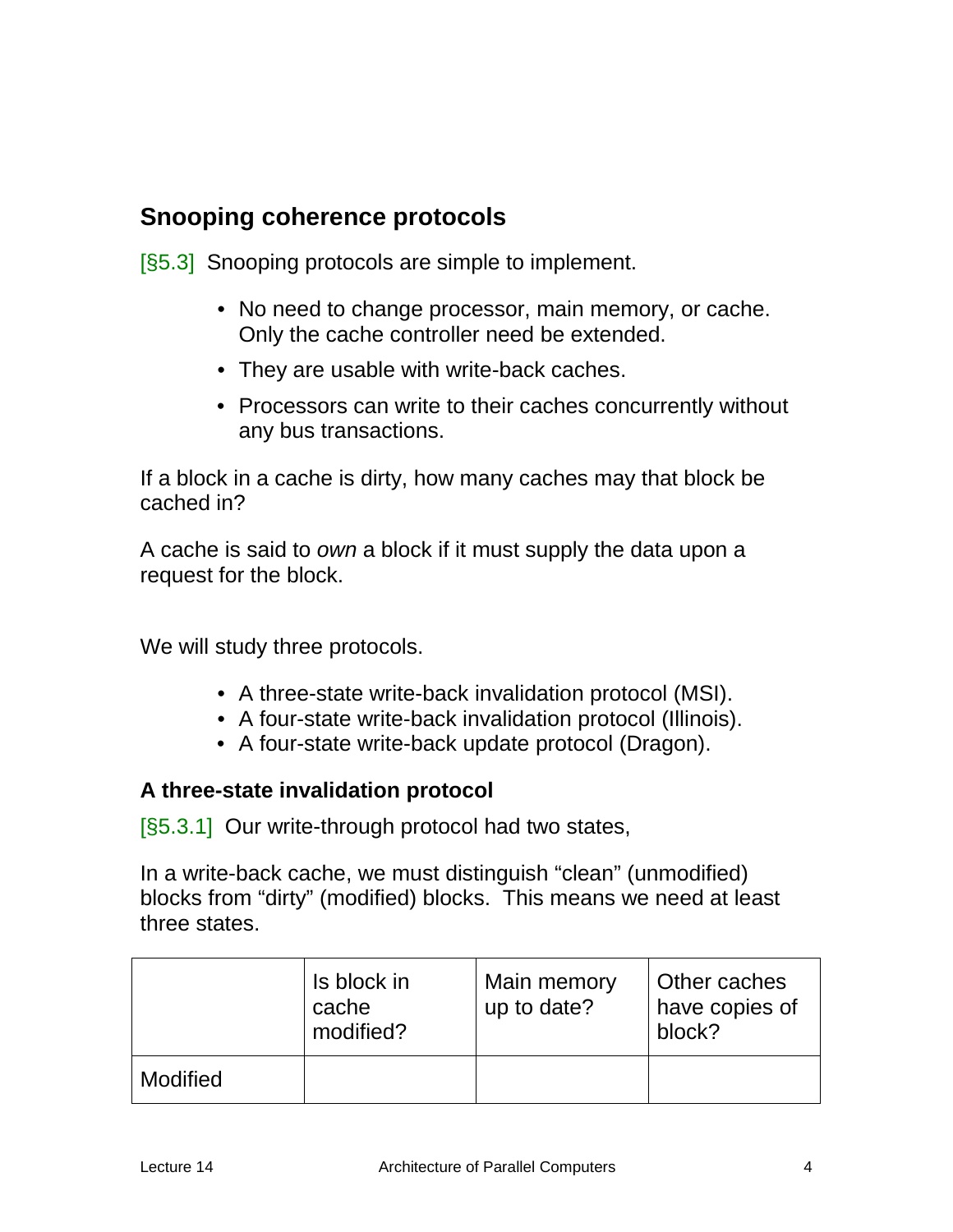| Shared  |  |  |
|---------|--|--|
| Invalid |  |  |

What has to happen before a shared or invalid block can be written and placed in the modified state?

In this system, five different types of transactions are possible.

- Processor read (PrRd).
- Processor write (PrWr)

Either of these might miss. In case of a miss, a block needs to be replaced.

In addition to processor transactions, there are three kinds of bus transactions:

- Bus read (BusRd). This occurs when a PrRd misses in the cache. A request goes out over the bus to get the value of the block.
- Bus read exclusive (BusRdX).
- Bus Write-Back (BusWB). This is generated by

Which of these transactions is required only because of cache coherence?

Let us take a look at the state-transition diagram for this protocol.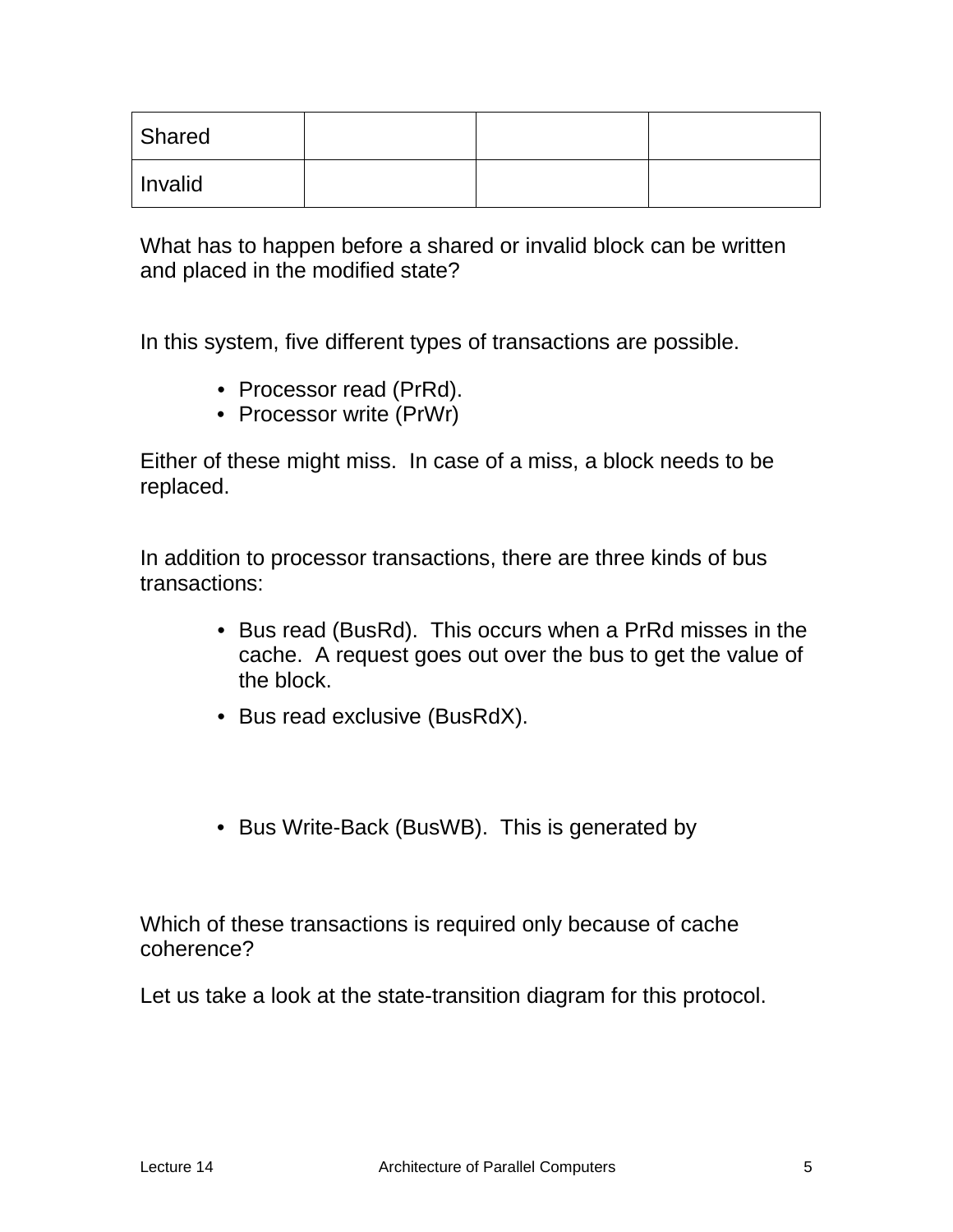

There are three states.

The states closer to the top of the diagram are bound more tightly to the processor.

Each transition is labeled with the transaction that *causes* it and, if applicable, the transaction that it *generates*.

- $\bullet$  Let us first consider the transitions out of the Invalid state.
	- What happens if the processor reads a word?
	- What happens if this processor writes a word?
- ♦ How many transitions are there out of the Shared state?

One of these transactions is a write transaction. What happens then?

Since the cache already has a copy of the block, the only effect is to invalidate any copies in other caches. The data coming back on the bus can be ignored, since it is already in the cache. (In fact, a BusUpgr transaction could be introduced to reduce bus traffic.)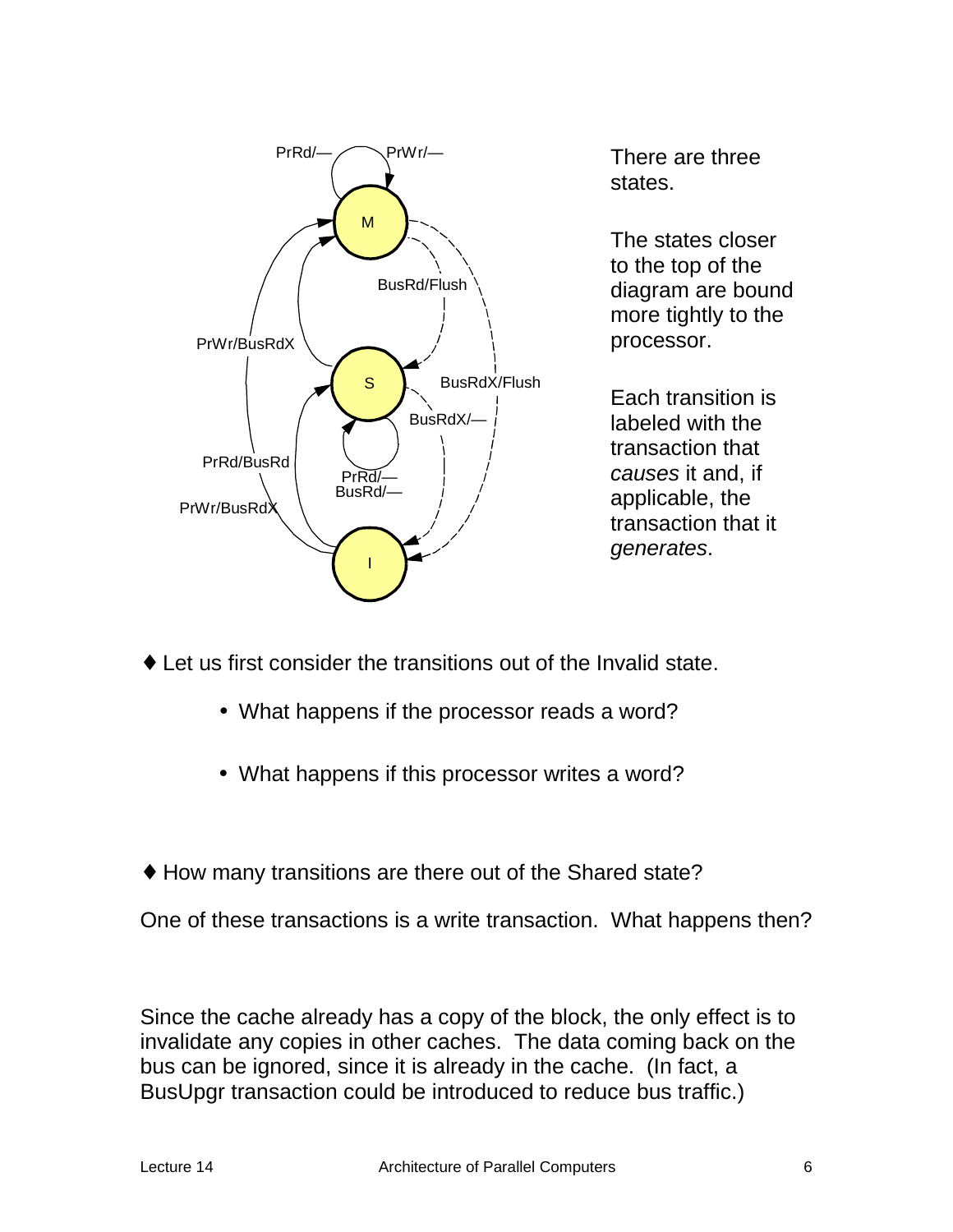The rest of the transactions are read transactions.

- $\bullet$  If  $\bullet$  if  $\bullet$  if  $\bullet$  if  $\bullet$  if  $\bullet$  if  $\bullet$  if  $\bullet$  if  $\bullet$  if  $\bullet$  if  $\bullet$  if  $\bullet$  if  $\bullet$  if  $\bullet$  if  $\bullet$  if  $\bullet$  if  $\bullet$  if  $\bullet$  if  $\bullet$  if  $\bullet$  if  $\bullet$  if  $\bullet$  if  $\bullet$  if  $\bullet$  if  $\bullet$  if  $\bullet$  if  $\bullet$  if  $\bullet$  reads the line, the block stays in the Shared state.
- If , the block is invalidated (moves into the Invalid state).
- ♦ How many transitions are there out of the Modified state?

One of these transactions is a write transaction. What happens then?

What is the simplest read transaction?

What about bus reads (reads coming from other processors)?

When a block transitions from the Modified to the Shared state, it is said to have been *demoted*. In this case, the memory and the requesting cache both grab a copy of the block from the bus.

Actually, for the sake of completeness, we should have a transistion from each state for each observable transaction. Sometimes we specify that nothing happens for these transactions (as in the

state); sometimes we just omit the transaction (as in the **state**).

Given this diagram from Lecture 12, what would be the action and the state of the data in each cache?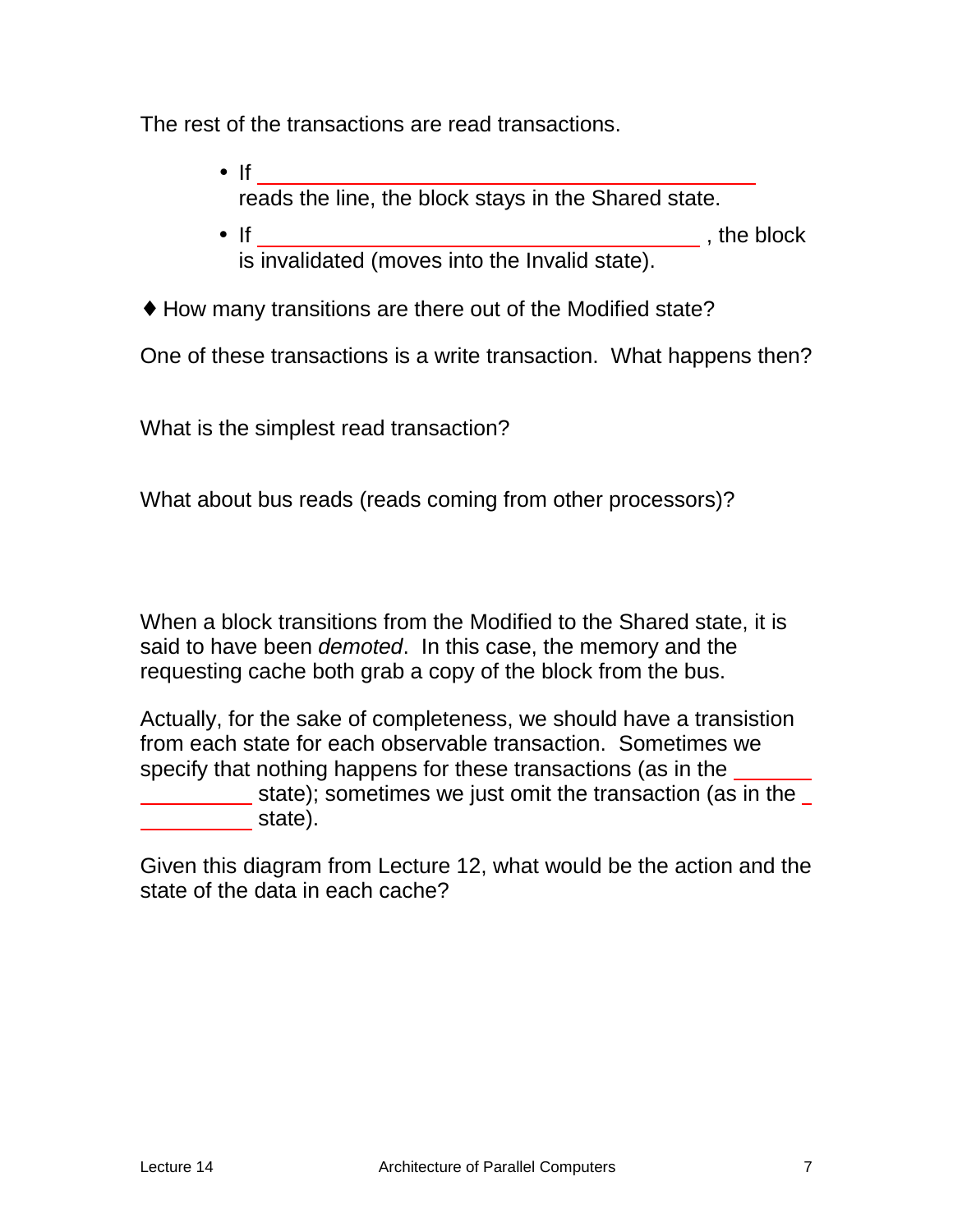

| Processor<br>action   | <b>State</b><br>in $P_1$ | <b>State</b><br>in $P_2$ | <b>State</b><br>in $P_3$ | <b>Bus action</b> | Data<br>supplied by |
|-----------------------|--------------------------|--------------------------|--------------------------|-------------------|---------------------|
| $P_1$ reads u         |                          |                          |                          |                   |                     |
| $P_3$ reads u         |                          |                          |                          |                   |                     |
| $P_3$ writes $\bf{u}$ |                          |                          |                          |                   |                     |
| $P_1$ reads u         |                          |                          |                          |                   |                     |
| $P_2$ reads $\bf{u}$  |                          |                          |                          |                   |                     |

To achieve coherence, this protocol must—

- Propagate all writes so they become visible by other processes.
- Serialize all writes, so they are seen in the same order by other processes.

To achieve sequential consistency, this protocol must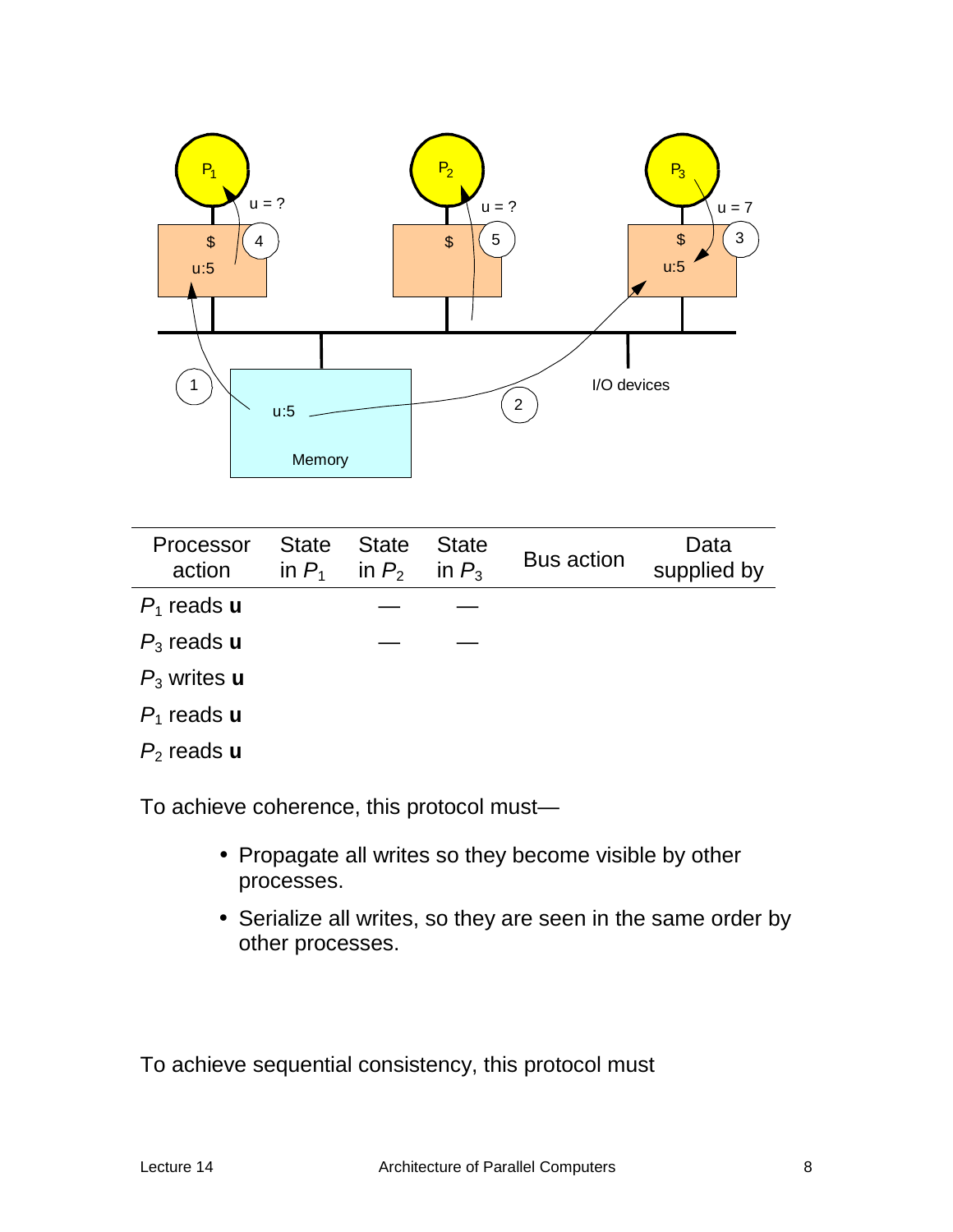- make memory operations visible to all processes in program order, and
- make operations appear *atomic*—one operation must complete before the next one is issued.

Obviously, bus transactions are totally ordered.

Between bus transactions, processors perform reads and writes in program order.

This looks the condition for merged partial orders that we considered in Lecture 12—



except that writes may be interspersed among the reads between bus transactions.



However, this is not a problem, because those writes are not observed by other processors (if they were, a bus transaction would be generated). See CS&G, p. 298 for a more complete discussion.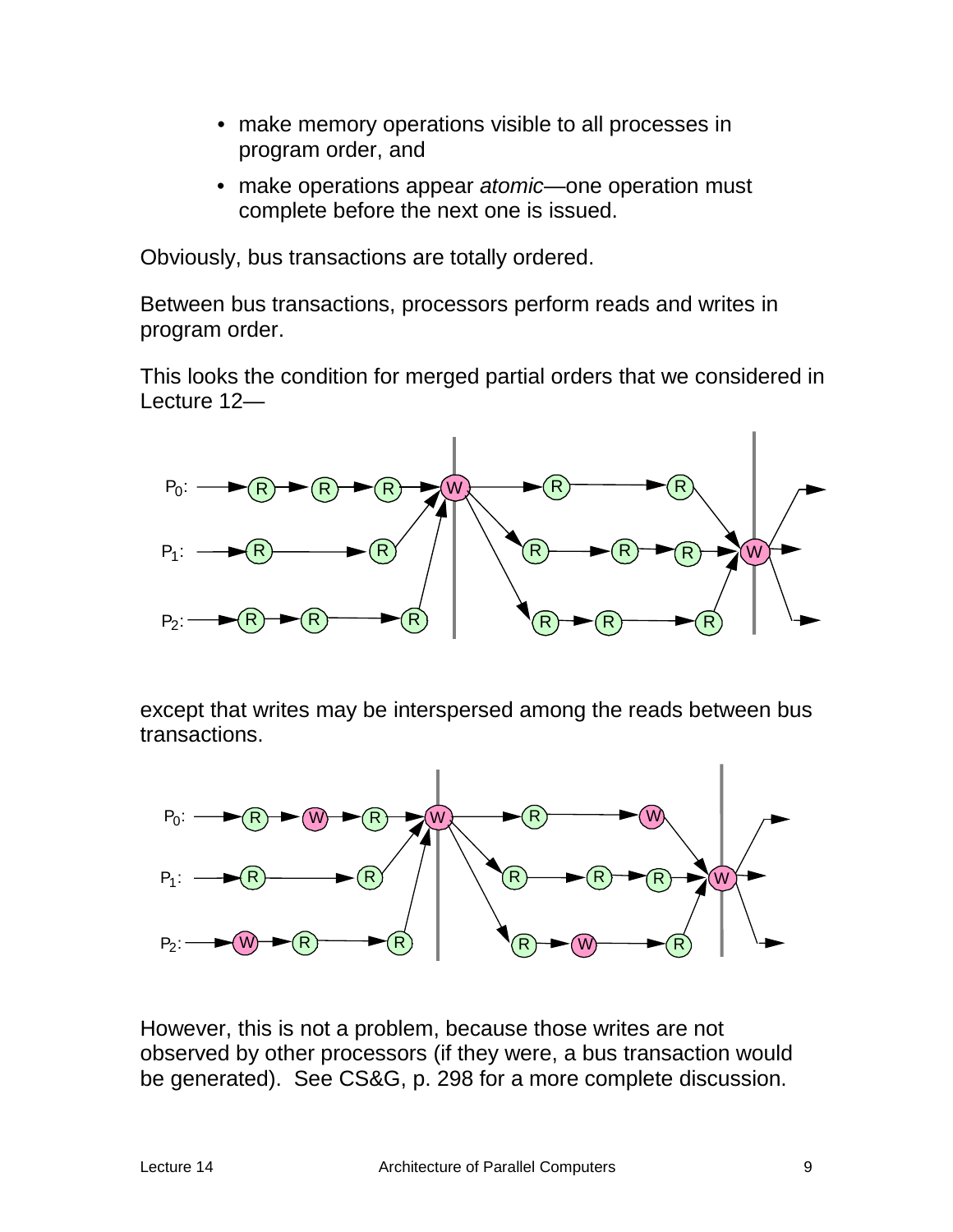### **The four-state invalidation protocol**

[§5.3.2] The three-state protocol generates more bus transactions than necessary.

If data is read, then modified, two bus transactions are generated.

- A \_\_\_\_\_\_\_\_ transaction (when the block moves from state to state ).
- A transaction (when the block moves from state to state ).

The second transaction is generated even by serial programs, is needless, and wastes bus bandwidth.

How can we avoid it?

Let's call this state E, for "exclusive." It indicates that a block is in use by a single processor, but has not been modified.

Then if the block is modified, no bus transaction is necessary.

If the block is read by another processor, main memory can supply the value (the block is *unowned*).

The resulting protocol is used by several modern processors.

Here is a state-transition diagram of this protocol.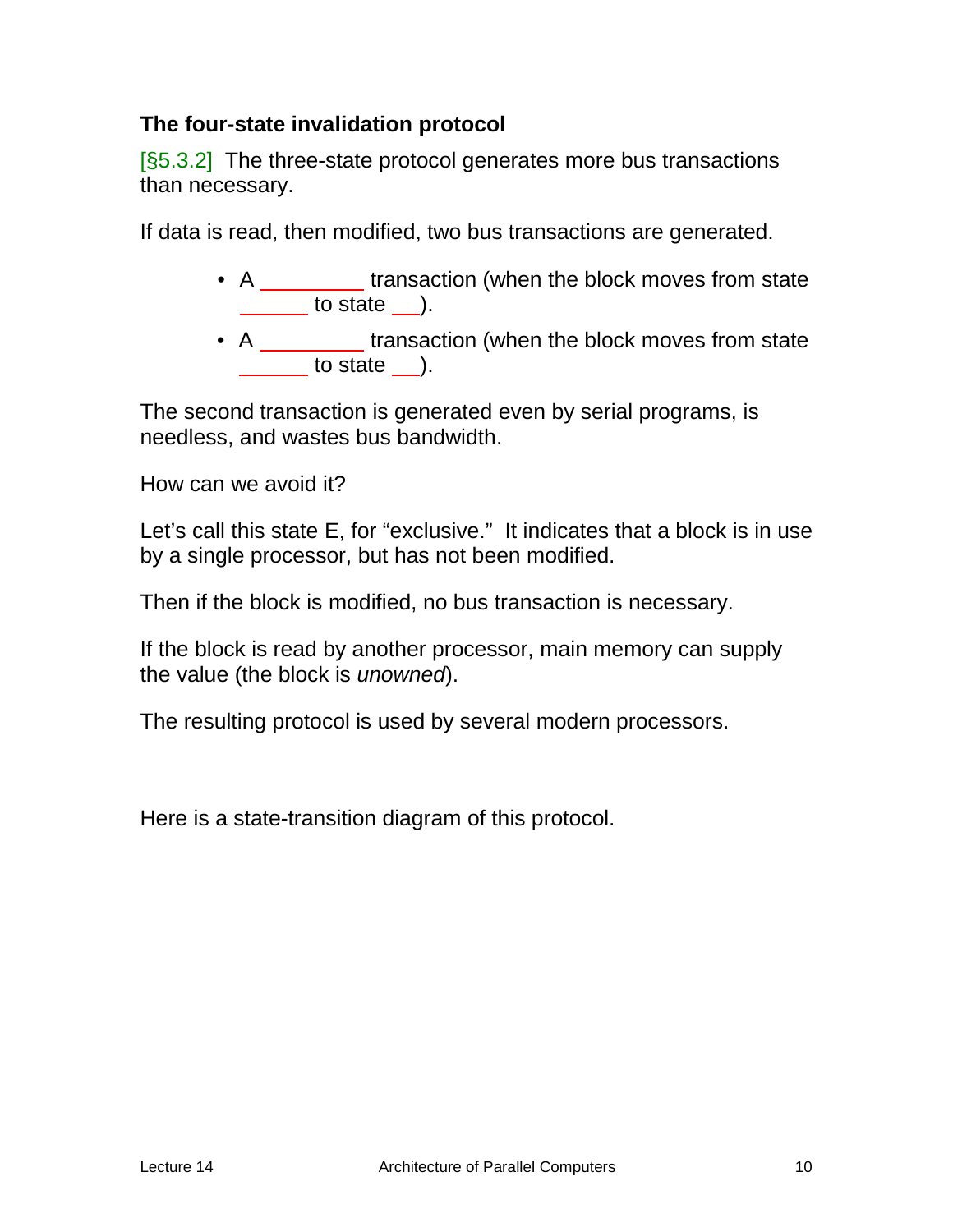

What new requirement does this protocol place on the bus?

If a block is in state S, does that mean it is actually being shared?

Who should provide the block for a BusRd transaction when both main memory and another cache have a copy of it?

Originally, in the Illinois protocol, the cache supplied it. Since caches were constructed out of SRAM, they were assumed to be faster than DRAM.

However, in modern machines, it may be more expensive to access another processor's cache.